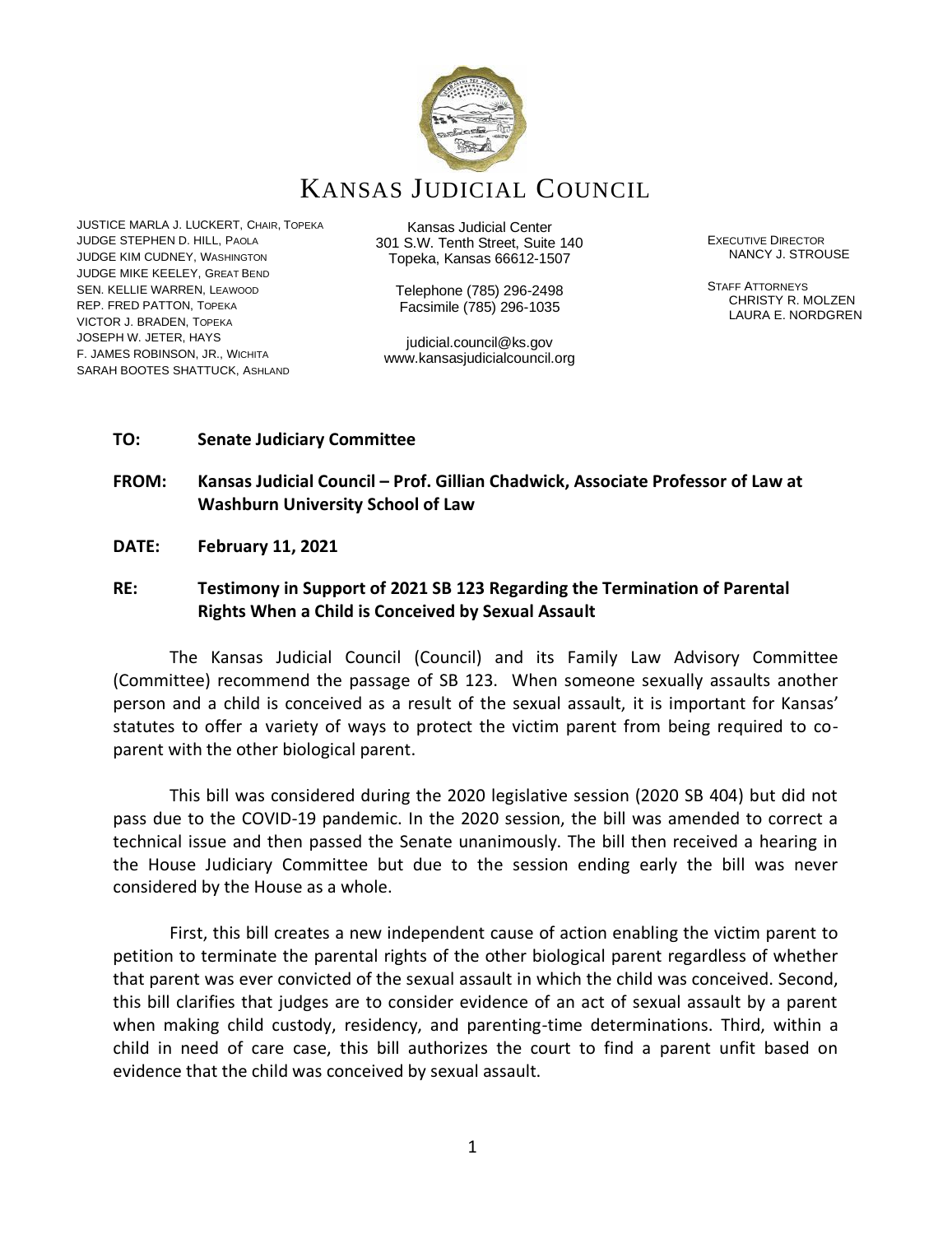#### **BACKGROUND**

Each year in the United States, an average of 321,000 individuals will be sexually assaulted or raped. It is estimated that between 25,000 and 32,000 rape-related pregnancies occur in the United States each year.<sup>1</sup> "Of these women, an estimated twenty-six percent to fifty percent will choose to terminate their pregnancies; thirty-six percent of women who choose to carry to term will place the baby up for adoption. Based on these statistics, approximately 8,000 to 16,000 women become pregnant through rape each year in the United States and choose to raise the rape-conceived child."<sup>2</sup>

Generally, when an individual becomes pregnant as a result of rape, absent statutes to the contrary, the victim parent and the other parent have the same parental rights. This means that if the victim parent chooses to raise the child, regardless of whether the other parent is ever convicted of the sexual assault or not, the victim parent and other parent could be forced to co-parent. In the case of an adoption, the victim parent could be forced to provide notice of the adoption to the other parent and risks that the other parent might challenge that adoption proceeding.

As of 2018,

"[f]orty-four states and the District of Columbia have enacted statutes that address the issue of rapist parents pursuing custody or visitation. States with these statutes generally restrict the parental rights of a rapist parent in one of two ways: either through terminating the rapist parent's parental rights or by enacting a prohibition on custody and visitation.

"Twenty-five states and the District of Columbia use termination of parental rights (TPR) proceedings to limit the parental rights of rapist parents. . . . Five of the twenty-five state TPR statutes regarding sexual assault and parental rights only provide grounds (based on commission of a sexual assault that results in conception) for TPR in cases of adoption. Three additional states make a finding of rape or rape conviction a mere factor in TPR proceedings, rather than grounds for mandatory TPR. In these three states, the decision to terminate is left to judicial discretion.

"Eighteen states have instituted a general prohibition on custody or visitation to the rapist parent. Fourteen states only have a general prohibition and four states provide both grounds for TPR and prohibit custody and visitation to rapist parents. Three additional states follow

 $1$  Anastasia Doherty, Choosing to Raise a Child Conceived Through Rape: The Double-Injustice of uneven State Protection, 39 Women's Rts. L. Rep. 220 (2018).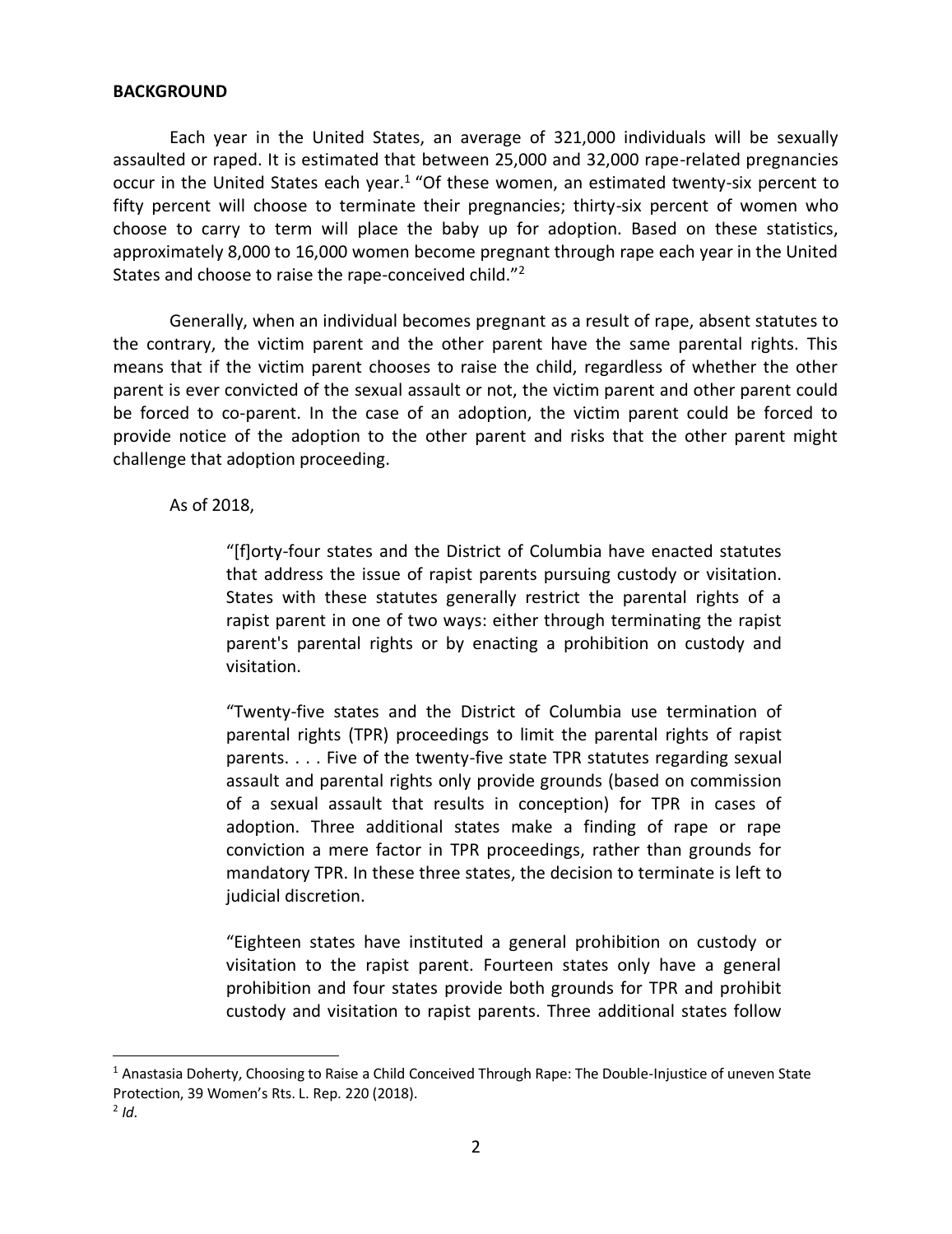alternative strategies (revoking paternity or going through child abuse proceedings). Two states provide means for paternity to be revoked."<sup>3</sup>

## **SEC. 1-7 INDEPENDENT ACTION TO TERMINATE PARENTAL RIGHTS OF ONE PARENT**

The Committee spent many months reviewing Kansas' current statutes to determine whether any of the existing statutory causes of action would adequately enable the victim parent to avoid co-parenting with the other parent. It concluded that none were adequate. The Committee considered using Kansas' existing parentage and domestic case framework; however, if the victim parent chose to initiate a case to establish parentage and then request sole legal custody and no parenting time by the other parent, there is always the possibility that the judge could deny the victim parent's motion for sole legal custody, grant joint legal custody, and award parenting time to the other parent. The risk of being required to co-parent with the other parent prevents victim parents from initiating the action.

Kansas should enact an independent cause of action specifically allowing the victim parent to bring a case to terminate the parental rights of the other parent. The independent action allows the victim parent to permanently terminate the parental rights of the other parent without impacting the victim parent's parental rights. The independent action is also crafted to provide necessary confidentiality and safety provisions, not provided in other causes of action.

Sections 1 through 7 include provisions providing for an appointed attorney for an indigent parent alleged to be a perpetrator, the appointment of a guardian ad litem for the child, the waiver of any docket fee, and the establishment of parentage according to the Kansas Parentage Act. One of the most important aspects of the independent action is that termination of parental rights can occur even if the other parent was never convicted for the sexual assault. If the other parent was convicted, such conviction satisfies the victim parent's burden to prove the sexual assault occurred. As discussed above, only 5 out of every 1,000 sexual assaults lead to felony convictions.<sup>4</sup> If the other parent is one of the many perpetrators who are never convicted of the sexual assault, the victim parent may still petition for the termination of the other parent's parental rights; however, the petitioner must prove the sexual assault occurred by clear and convincing evidence, which is the highest standard of evidence in a civil case.

If the court suspects the parents are fraudulently claiming the child was conceived by sexual assault in order to terminate the rights of one parent, the court may appoint a guardian ad litem to investigate and protect the child's interests. Parents would also be deterred from fraudulently claiming the child was conceived by sexual assault because the termination would not necessarily relieve the terminated parent from paying child support.

<sup>&</sup>lt;sup>3</sup> Id. at 226-227 (internal citations removed). This article uses the term "rapist parent" referring to the alleged perpetrator of the sexual assault rather than "other parent" as used in this testimony.

<sup>4</sup> The Criminal Justice System: Statistics, Rape, Abuse & Incest Nat'l Network,

https://www.rainn.org/statistics/criminal-justice-system (last visited Feb. 2, 2021).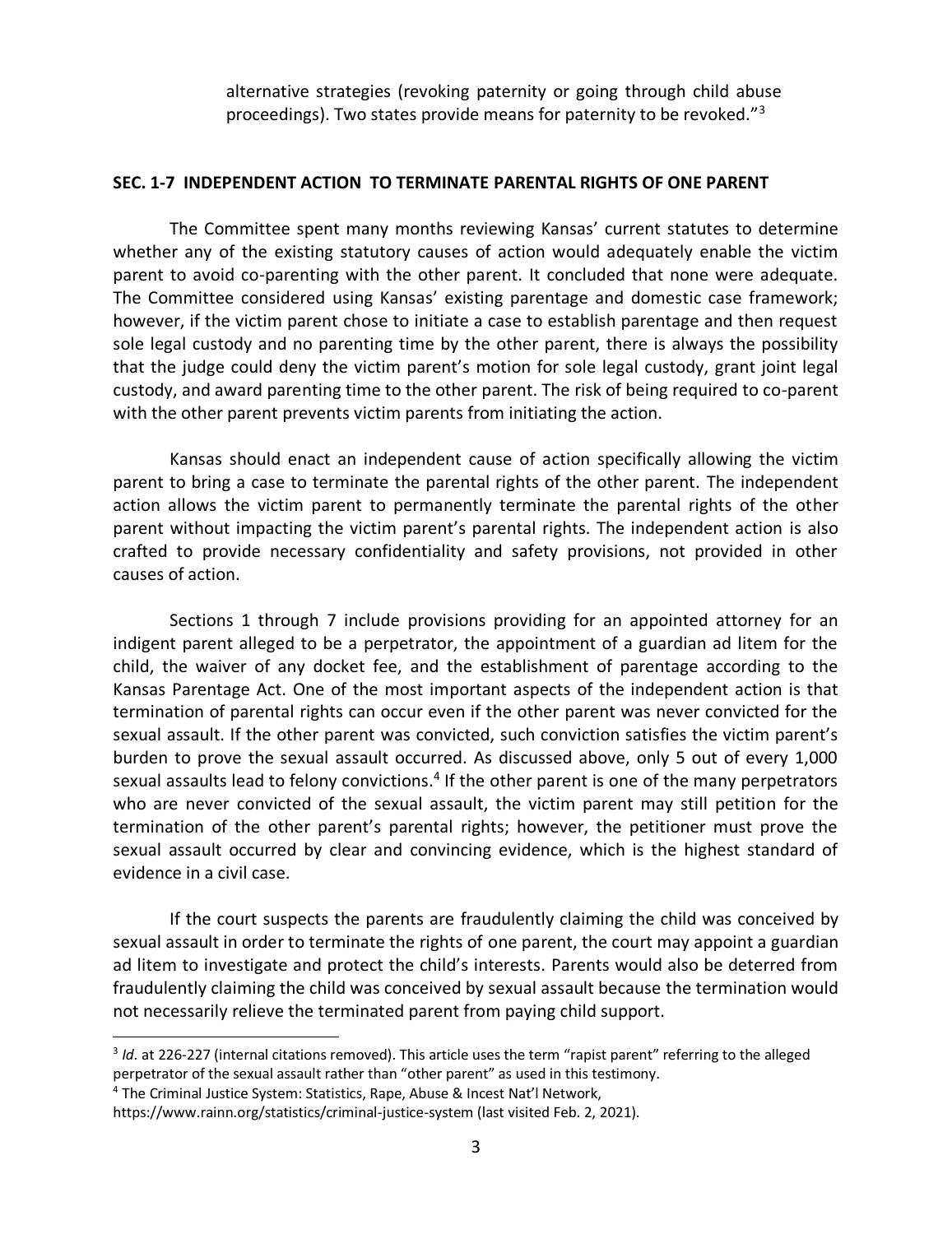#### **SEC. 8 CUSTODY, RESIDENCY, AND PARENTING TIME FACTORS**

A victim parent may be involved in a divorce or parentage case involving the child conceived by the sexual assault and the perpetrator of the sexual assault. This bill amends K.S.A. 2020 Supp. 23-3203 in order to clarify that the court should consider evidence of an act of sexual assault by a parent, whether convicted of a crime or not, when making custody, residency, and parenting time decisions. Sexual assault was already referenced in K.S.A. 2020 Supp. 23-3203(a)(9), but as a subsection of domestic abuse. The Council recommends that the court consider all acts of sexual assault, not just those that take place within the context of a domestic relationship.

#### **SEC. 9 & 10 CHILD IN NEED OF CARE – FINDING OF UNFITNESS**

In a child in need of care (CINC) case, the current statute, K.S.A. 2020 Supp. 38-2269(e), allows the court to find a parent unfit if the parent "is convicted of a felony in which sexual intercourse occurred, or if a juvenile is adjudicated a juvenile offender because of an act which, if committed by an adult, would be a felony in which sexual intercourse occurred, and as a result of the sexual intercourse, a child is conceived[.]" Additionally, under K.S.A. 2020 Supp. 38-2271(a), a parent may be presumed to be unfit if the "parent has been convicted of rape, K.S.A. 21-3502, prior to its repeal, or K.S.A. 21-5503, and amendments thereto, or comparable proceedings under the laws of another jurisdiction resulting in the conception of the child[.]"

Both K.S.A. 2020 Supp. 38-2269 and 38-2271 require a parent be convicted of either rape or a felony in which sexual intercourse occurred. Out of every 1,000 sexual assaults, only 5 cases will lead to a felony conviction.<sup>5</sup> It is also common that rape cases, are often pled down to less severe felonies, such as indecent liberties with a child. Therefore, it would be better for both K.S.A. 2020 Supp. 38-2269 and 38-2271 to allow the court to consider that the child was conceived by sexual assault regardless of whether the other parent was ever criminally convicted for the sexual assault. If the parent has not been convicted of the sexual assault, the court must find by clear and convincing evidence, the highest evidentiary standard in civil actions, that the parent committed the sexual assault which resulted in the conception of the child.

<sup>5</sup> The Criminal Justice System: Statistics, Rape, Abuse & Incest Nat'l Network, https://www.rainn.org/statistics/criminal-justice-system (last visited Feb. 2, 2021).